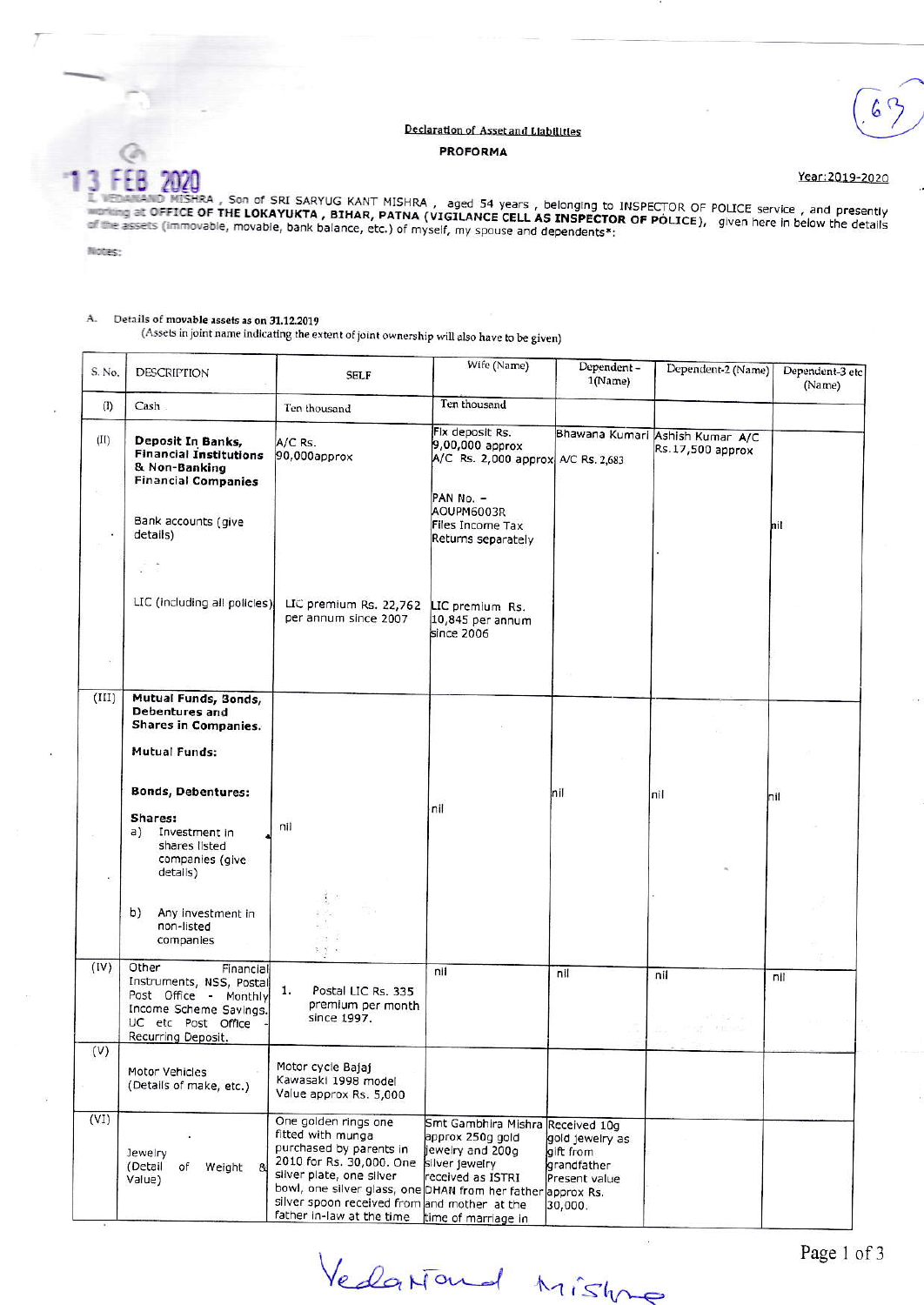|        |                                                                                           | of sagun(marriage)<br>ceremony in 1990. Approx 140g gold jewelry and<br>present value Rs. 30,000 | 1990 and received<br>200g silver jewelry<br>from father in-law<br>and from near<br>relatives after<br>dwiragman ceremony<br>In 1993. One gold<br>coin of 10g and one<br>silver coin of 50g and<br>five silver coin of 10g.<br>One nose piece fitted<br>with diamond<br>purchased in 2009<br>and one ear ring<br>fitted with diamond<br>purchased by parents<br>in 2011. One diamond<br>necklace purchased<br>for Rs. 2,31,000 in<br>January 2013 from<br>my salary account<br>and with exchange of<br>my old ornaments<br>Present value approx<br>Rs. 14,00,000. |  | $\mathcal{U}_2$ |
|--------|-------------------------------------------------------------------------------------------|--------------------------------------------------------------------------------------------------|------------------------------------------------------------------------------------------------------------------------------------------------------------------------------------------------------------------------------------------------------------------------------------------------------------------------------------------------------------------------------------------------------------------------------------------------------------------------------------------------------------------------------------------------------------------|--|-----------------|
| (VII)  | Other assets, such as<br>values of claims/Interest<br>( value more than Rs.<br>10,000)    |                                                                                                  |                                                                                                                                                                                                                                                                                                                                                                                                                                                                                                                                                                  |  |                 |
| (VIII) | Any<br>other<br>assets<br>generating 'Income( rent<br>etc.) and Income from<br>such asset |                                                                                                  | Rental monthly<br>income Rs. 21,000<br>from flat No. 202.                                                                                                                                                                                                                                                                                                                                                                                                                                                                                                        |  |                 |

Note: Value of Bonds / shares / Debentures as per the latest market value in Stock Exchange in respect of listed companies and as per books in<br>the case of non-listed companies should be given.<br>\* Dependent here means a pers

## $\, {\bf B}$ Details of Immovable assets as on 31-12-2019

| S.No. | <b>DESCRIPTION</b>                                                                                                                                                                                             |                                                                                                                                                                                                                                                                                                                                                                          | Dependent-3<br>etc(Names) |
|-------|----------------------------------------------------------------------------------------------------------------------------------------------------------------------------------------------------------------|--------------------------------------------------------------------------------------------------------------------------------------------------------------------------------------------------------------------------------------------------------------------------------------------------------------------------------------------------------------------------|---------------------------|
| (1)   | Agricultural Land<br>Location(s)<br>Survey (Khata) number<br>(s)<br>Extent (Total<br>measurement)<br>Current market value<br>(Circle Rate + 50% of<br>Circle Rate)                                             | There are approx 8 bigha agriculture undivided land in the name of my father Sri Saryuj Kant Mishra and<br>uncle Srl Maha kant Mishra at my native village lahata os manigachi district Darbhanga which value is approx<br>Rs. 50 lakhs.<br>My father is a retired govt. servant. I am his lonely son living together. My father files income tax returns<br>separately. |                           |
| (II)  | Non-Agricultural Land<br>Location(s)<br>Survey (Khata)<br>number(s)<br>Extent (Total<br>measurement)<br>Current market value<br>(Circle Rate + 50% of<br>Circle Rate FOR (a))                                  |                                                                                                                                                                                                                                                                                                                                                                          |                           |
| (iii) | Buildings (Commercial &<br>Residential)<br>Location: Residential (a)<br>& (b)<br>Survey (Khata)<br>number(s)<br>Extent (Total<br>measurement)<br>Current market value<br>(Circle Rate + 50% of<br>Circle Rate) | 3 Um<br>Four room pakka building with boundary wall in six katha undivided ancestral property at my native village<br>lahata P.S. Manigachi district Darbhanga.                                                                                                                                                                                                          |                           |
| (iv)  | House/Apartments etc.<br>Location:<br>Survey number(s)<br>Extent (Total<br>measurement)<br>Current market value                                                                                                | My wife Gambhira Mishra has purchased two flats 201 and 202 joined together at mohala salimpur Ahra<br>under Gandhi maidan P.S. in her name at the same flour in Arrah Mathiani Apptt Total build up area of both<br>flats is approx 236 sq.m Both flat was purchased for Rs. 45 lakes through loan, saving and from retirement<br>money of my father and father in-law. |                           |

Page 2 of 3

Vedestor 1 Mich